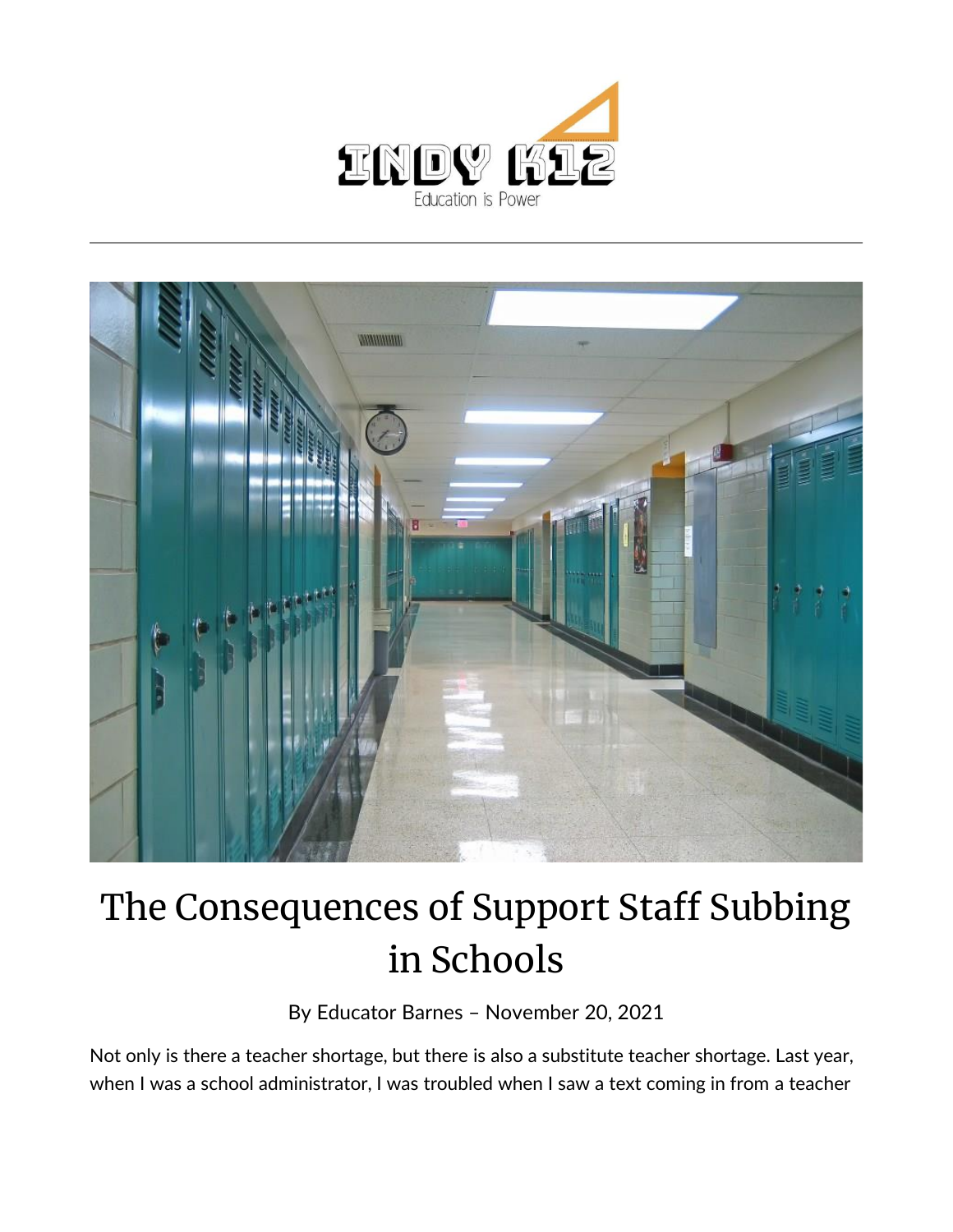late at night or right before the school day started because many times it was because the teacher was not coming to work.

I understand life happens and teachers may have to call out with short notice. Since we are in a pandemic, COVID-19 caused increased teacher absences. The teacher could have tested positive or be a caregiver for someone who did and need to stay home. These absences are in addition to all the other reasons a teacher may call in sick. Most time, sub requests were not filled. I had to sub or a support staff member had to sub. Unless there was an emergency that required an administrator, I could handle subbing. Honestly, any time I can teach, I love it. Unfortunately, that meant having to do tasks I would typically complete in my office at home. At least there was a solution for me completing tasks I needed to complete even if it wasn't an enjoyable one for me.

Unfortunately, when support staff is being used to sub, there isn't a way to make up or cover their absences and the responsibilities they were actually supposed to be doing. When I say support staff, I mean teacher-coaches, English as new language teachers, special education teachers, Title I teachers, interventionists, and classroom assistants. All of these roles are needed, but the adults in these roles are being pulled in many directions and not being able to serve students the way they need.

I know you might be thinking, "How do teacher-coaches serve students? Don't they work with adults?" The truth is some teachers need extra support in their instruction and classroom management. When they do not receive support, students suffer.

How do individual education plans (IEPs) for special education students and individual learning plans (ILPs) get implemented properly when special education teachers and English language learner teachers are subbing? The truth is they don't. Those students who are legally supposed to be supported are not receiving support. Instead of those students learning properly they are in a situation where they are being babysat instead of taught.

## What is the solution?

The first point of action is to get to the bottom of why teachers are calling out and start individually addressing it. When I was an administrator, I was told before I started my job that rules had been put into place to prevent teachers from taking off. Guess what … people still took off.